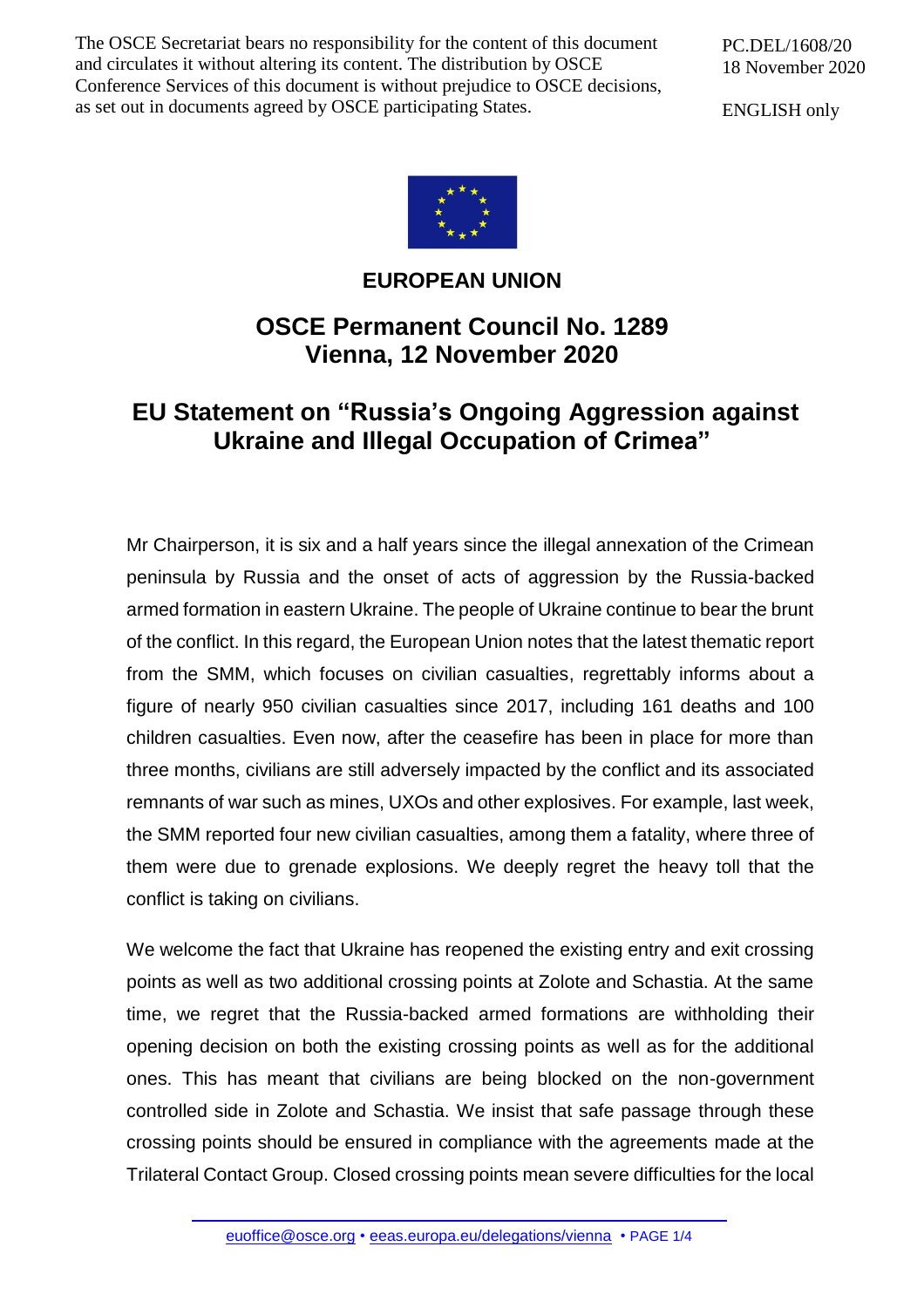population in returning to their homes, receiving medical treatment or their pension payments. We call for the removal of obstacles that further deepen the gap between the government and non-government controlled areas.

We highly welcome the three and half months of relative calm in the conflict zone since the ceasefire was introduced. We reiterate our call on the sides to fully respect the ceasefire and refrain from actions that would jeopardise it. We strongly condemn the incidents in the recent weeks which saw casualties and even fatalities among military personnel. This was a sad reminder of the cost of ceasefire violations. We note with concern the SMM's reports on new trenches and the extension of existing trenches in the conflict areas by the sides which constitute a clear violation of the agreed additional measures. We call on the sides to stop these activities.

We urge the sides to do their utmost within the Trilateral Contact Group in order to advance on a political resolution of the conflict in full respect for Ukraine's sovereignty and territorial integrity within its internationally recognized borders. We commend Ukraine for its constructive approach and call on Russia to display a similar attitude, which would allow substantial discussions to resume. We urge the sides to consider demining as a humanitarian issue rather than a political one, and to finalise an updated demining plan.

We welcome the visit last week of ICRC President Peter Maurer to Ukraine and hope that this visit will lead to progress on the exchange of detainees and to access of humanitarian aid mechanisms to the non-government-controlled areas, in accordance with international law.

In the SMM thematic report "Restrictions to the SMM's Freedom of Movement", released this week, it was stated that the SMM's freedom of movement is still heavily restricted, with 96% of the restrictions happening in the non-government controlled areas including those adjacent to the Ukraine-Russia state border and in the southern part of the non-government controlled Donetsk region. This is despite the fact that the Mission's mandate covers the whole territory of Ukraine. We urge Russia to use its considerable influence over the armed formations it backs to ensure that all undue restrictions on the SMM are removed and that the Mission is no longer obliged to act as three separate entities.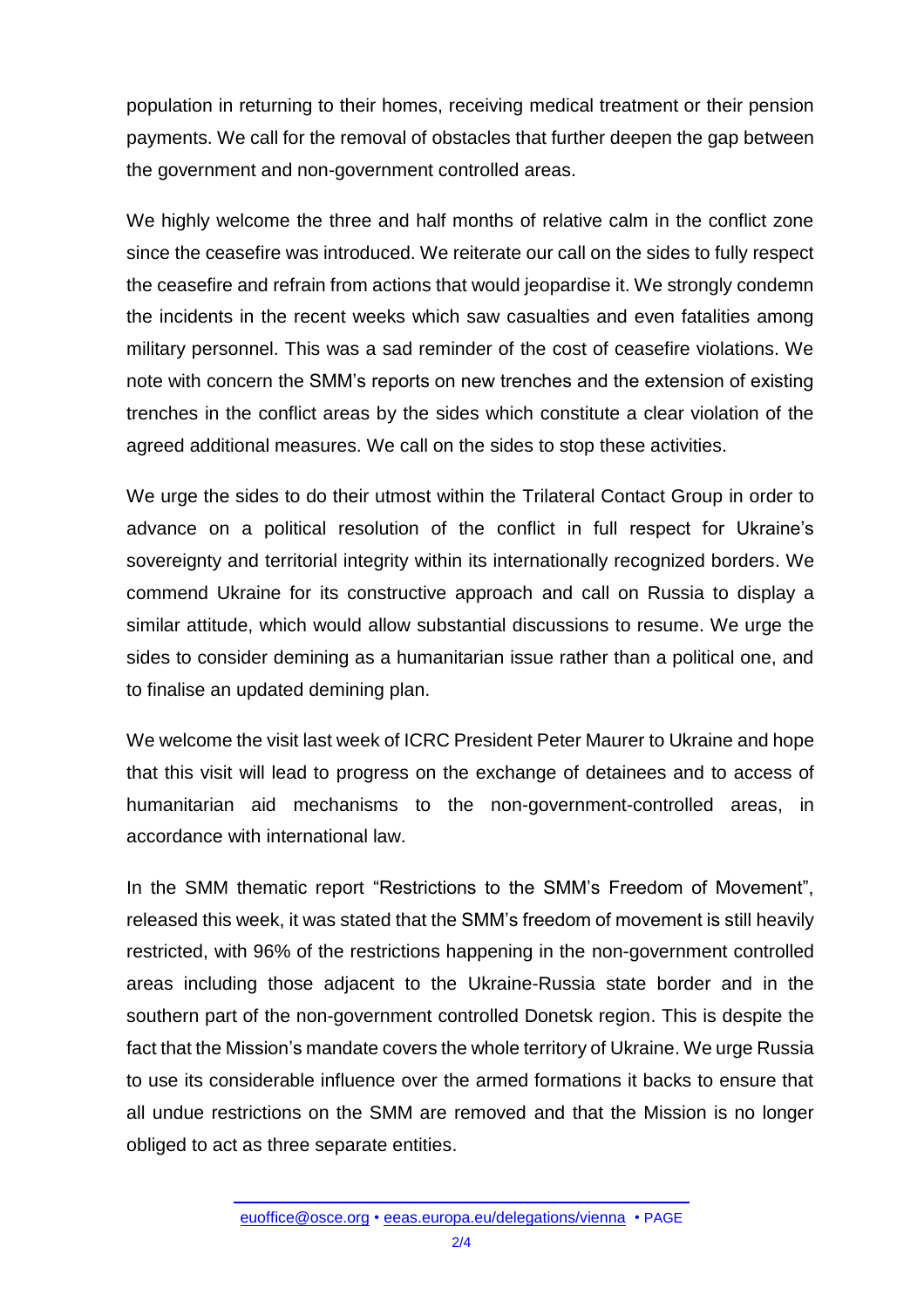The EU condemns the simplified and selective procedure to obtain Russian citizenship in the non-government controlled areas of the Donetsk and Luhansk regions as well as forced passportization. According to information issued by the socalled "authorities" of these Ukrainian regions, over 320,000 residents have become holders of Russian passports in a simplified and selective manner. Recently, this process was made even easier. Such regulations aim at distancing the local population from government-controlled Ukraine and are a violation of international law.

The EU is deeply concerned about the sentencing of three Crimean Tatars, Rustem Emiruseinov, Arsen Abkhairov and Eskender Abdulganiev, to prison by a court in the Russian Federation for unsubstantiated "terrorism" offences. This is another example how anti-extremism laws are used in the Crimean peninsula to stifle opposition to the regime and Crimean Tatars are disproportionately affected. We urge Russia to respect its human rights commitments and to allow full, free and unrestricted access for international human rights actors to the peninsula.

The EU remains firm in its call on all sides to swiftly and fully implement the Minsk agreements and honour their commitments in full in order to achieve a sustainable political solution to the conflict in line with the OSCE principles and commitments. We call on Russia to fully assume its responsibility in this regard and to use its considerable influence over the armed formations it backs to meet the Minsk commitments in full. Respect for these principles and commitments must be restored. We again call on Russia to immediately stop fueling the conflict by providing financial and military support to the armed formations, and we remain deeply concerned about the presence of Russian military equipment and personnel in areas held by Russia-backed armed formations. The duration of the European Union's sanctions against Russia is linked to the complete implementation of the Minsk agreements.

The EU recalls its unwavering support to the sovereignty, territorial integrity, unity and independence of Ukraine within its internationally recognised borders, and calls upon Russia to do likewise. We urge Russia to uphold these fundamental principles that it has itself invoked many times and to contribute, by acts and public pronouncements, to stabilising the situation and reversing moves that contravene